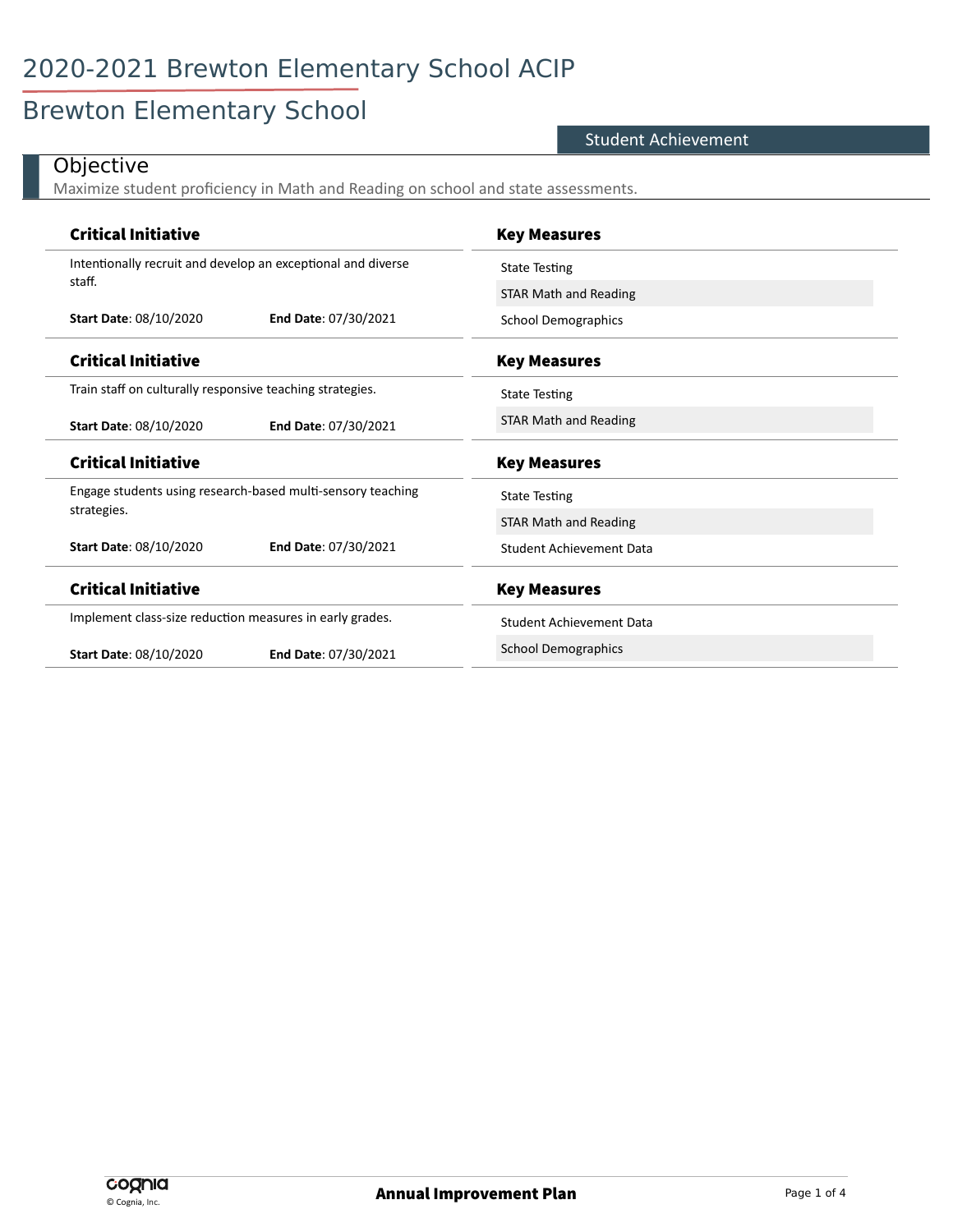## Brewton Elementary School

#### Student Achievement

### **Objective**

Improve student engagement and community partnerships through regular day and after-school programs

| <b>Critical Initiative</b>                                                                                                       |                      | <b>Key Measures</b>        |
|----------------------------------------------------------------------------------------------------------------------------------|----------------------|----------------------------|
| Implement after-school programs that emphasize student<br>achievement, community out-reach, STEAM, and enrichment<br>activities. |                      | State Testing              |
|                                                                                                                                  |                      | STAR Math and Reading      |
| <b>Start Date: 08/10/2020</b>                                                                                                    | End Date: 07/30/2021 | Discipline referrals       |
|                                                                                                                                  |                      | <b>Student Survey Data</b> |
|                                                                                                                                  |                      | Parent Survey              |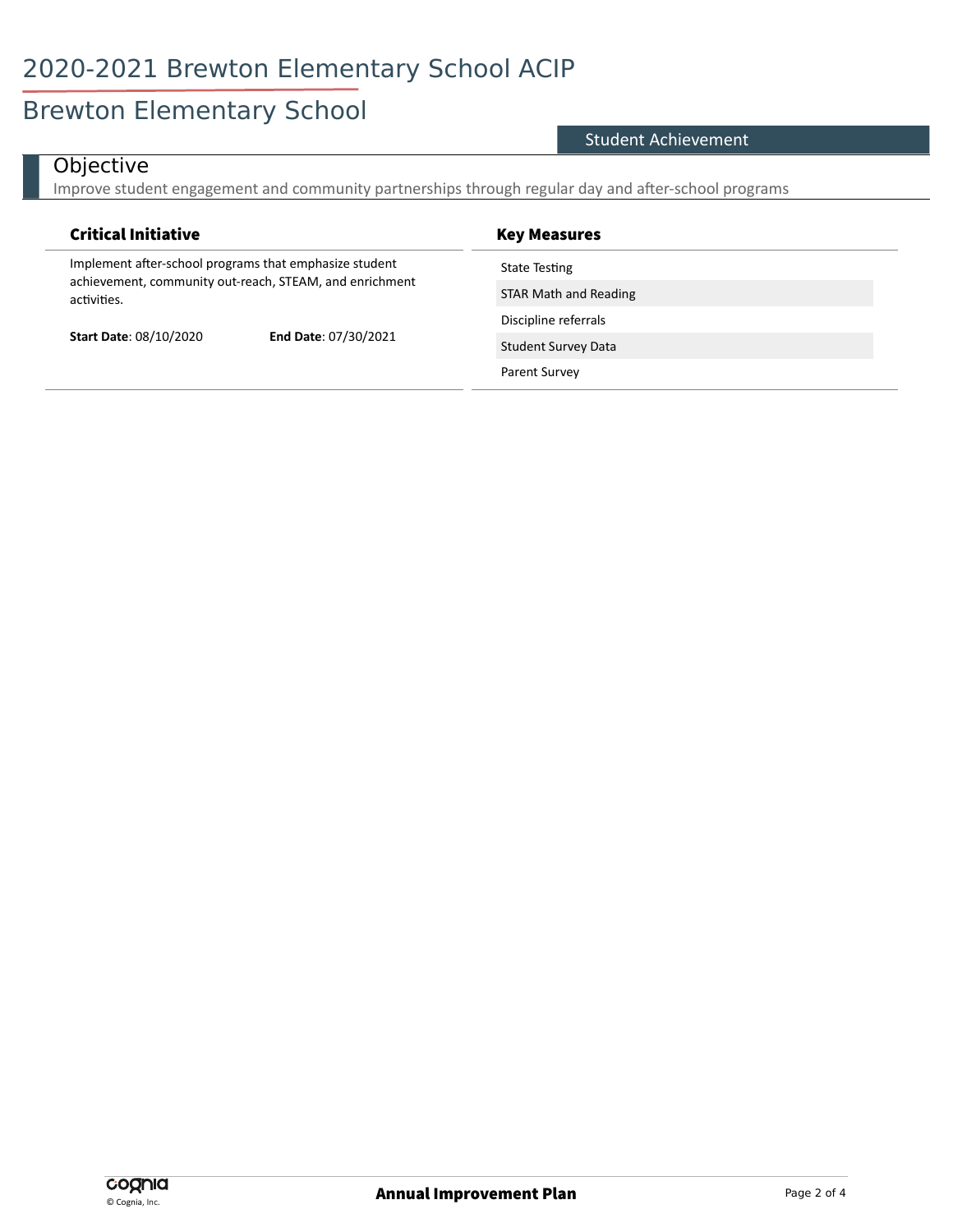# 2020-2021 Brewton Elementary School ACIP

# Brewton Elementary School

| Technology                                                 |                                 |
|------------------------------------------------------------|---------------------------------|
| Objective                                                  |                                 |
| Improve digital learning and literacy for all students.    |                                 |
| <b>Critical Initiative</b>                                 | <b>Key Measures</b>             |
|                                                            |                                 |
| Improve digital learning activities for students.          | <b>Student Achievement Data</b> |
| End Date: 05/21/2021<br>Start Date: 08/10/2020             | <b>Student Survey Data</b>      |
| <b>Critical Initiative</b>                                 | <b>Key Measures</b>             |
| Research and procure improved web-based learning programs  | <b>State Testing</b>            |
| for learners.                                              | <b>STAR Math and Reading</b>    |
| <b>Start Date: 08/10/2020</b><br>End Date: 05/21/2021      | <b>Student Achievement Data</b> |
| <b>Critical Initiative</b>                                 | <b>Key Measures</b>             |
| Invest in devices to ensure 1:1 in grades 2-4.             | <b>State Testing</b>            |
| <b>End Date:</b><br><b>Start Date:</b>                     | <b>STAR Math and Reading</b>    |
|                                                            | <b>Student Survey Data</b>      |
| <b>Critical Initiative</b>                                 | <b>Key Measures</b>             |
| Implement digital literacy programs, application usage and | <b>STAR Math and Reading</b>    |
| keyboarding activities.                                    | <b>Student Achievement Data</b> |
| <b>Start Date:</b><br><b>End Date:</b>                     | <b>Student Survey Data</b>      |